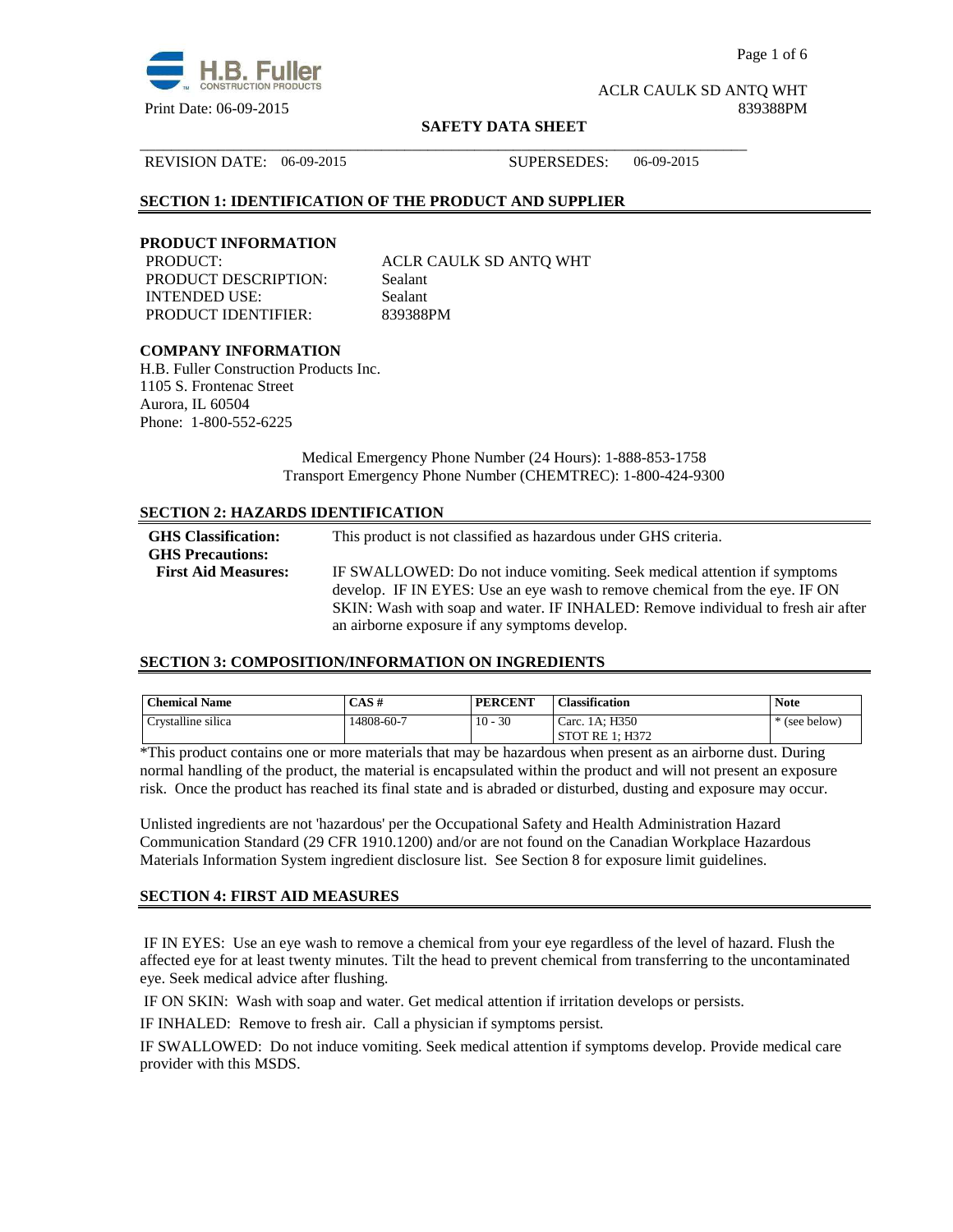

## ACLR CAULK SD ANTQ WHT Print Date: 06-09-2015 839388PM

**SAFETY DATA SHEET**

\_\_\_\_\_\_\_\_\_\_\_\_\_\_\_\_\_\_\_\_\_\_\_\_\_\_\_\_\_\_\_\_\_\_\_\_\_\_\_\_\_\_\_\_\_\_\_\_\_\_\_\_\_\_\_\_\_\_\_\_\_\_\_\_\_\_\_\_\_\_\_\_\_\_\_\_\_\_

# **SECTION 5: FIRE FIGHTING MEASURES**

| EXTINGUISHING MEDIA:                          | Use water spray, foam, dry chemical or carbon dioxide.          |  |  |
|-----------------------------------------------|-----------------------------------------------------------------|--|--|
| UNUSUAL FIRE AND EXPLOSION HAZARDS:           | There is a possibility of pressure buildup in closed containers |  |  |
|                                               | when heated. Water spray may be used to cool the containers.    |  |  |
| SPECIAL FIRE FIGHTING INSTRUCTIONS:           | Persons exposed to products of combustion should wear self-     |  |  |
|                                               | contained breathing apparatus and full protective equipment.    |  |  |
| <b>HAZARDOUS COMBUSTION PRODUCTS:</b>         | Carbon dioxide, Carbon monoxide                                 |  |  |
|                                               |                                                                 |  |  |
| <b>SECTION 6: ACCIDENTAL RELEASE MEASURES</b> |                                                                 |  |  |

| <b>SPECIAL PROTECTION:</b>   | No adverse health effects expected from the clean-up of spilled material.<br>Follow personal protective equipment recommendations found in<br>Section 8 of this MSDS.  |
|------------------------------|------------------------------------------------------------------------------------------------------------------------------------------------------------------------|
| <b>METHODS FOR CLEAN-UP:</b> | Avoid creating dusts. Cover material with absorbent and moisten and<br>collect for disposal.                                                                           |
|                              | Dike if necessary, contain spill with inert absorbent and transfer to<br>containers for disposal. Keep spilled product out of sewers, watersheds,<br>or water systems. |

Transport Emergency Phone Number (CHEMTREC): 1-800-424-9300

# **SECTION 7: HANDLING AND STORAGE**

Handling: No special handling instructions due to toxicity. Avoid breathing material.

Storage: Store in a cool, dry place.Protect from freezing Consult the Technical Data Sheet for specific storage instructions.

#### **SECTION 8: EXPOSURE CONTROLS/PERSONAL PROTECTION**

# **EXPOSURE LIMITS:**

| <b>Chemical Name</b> | <b>Note</b>        | <b>ACGIH EXPOSURE LIMITS</b>            | <b>OSHA PEL</b>                                                                                                                                    |
|----------------------|--------------------|-----------------------------------------|----------------------------------------------------------------------------------------------------------------------------------------------------|
| Calcium carbonate    | $*$ (see<br>below) | No data available.                      | 15 mg/m3 TWA (total dust); 5 mg/m3 TWA<br>(respirable fraction)                                                                                    |
| Crystalline silica   | $*$ (see<br>below) | $0.025$ mg/m3 TWA (respirable fraction) | $((250)/(%SiO2 + 5)$ mppcf TWA<br>(respirable)); $((10)/(%SiO2 + 2)$ mg/m3<br>TWA (respirable)); $((30)/(%SiO2 + 2))$<br>$mg/m3$ TWA (total dust)) |

\*This product contains one or more materials that may be hazardous when present as an airborne dust. During normal handling of the product, the material is encapsulated within the product and will not present an exposure risk. Once the product has reached its final state and is abraded or disturbed, dusting and exposure may occur.

# **ENGINEERING CONTROL METHODS:**

| Use local exhaust ventilation or other engineering controls to                                       |  |
|------------------------------------------------------------------------------------------------------|--|
| minimize exposures.                                                                                  |  |
| Wear safety glasses when handling this product.                                                      |  |
| Not normally required. Wear chemically resistant gloves to prevent<br>prolonged or repeated contact. |  |
|                                                                                                      |  |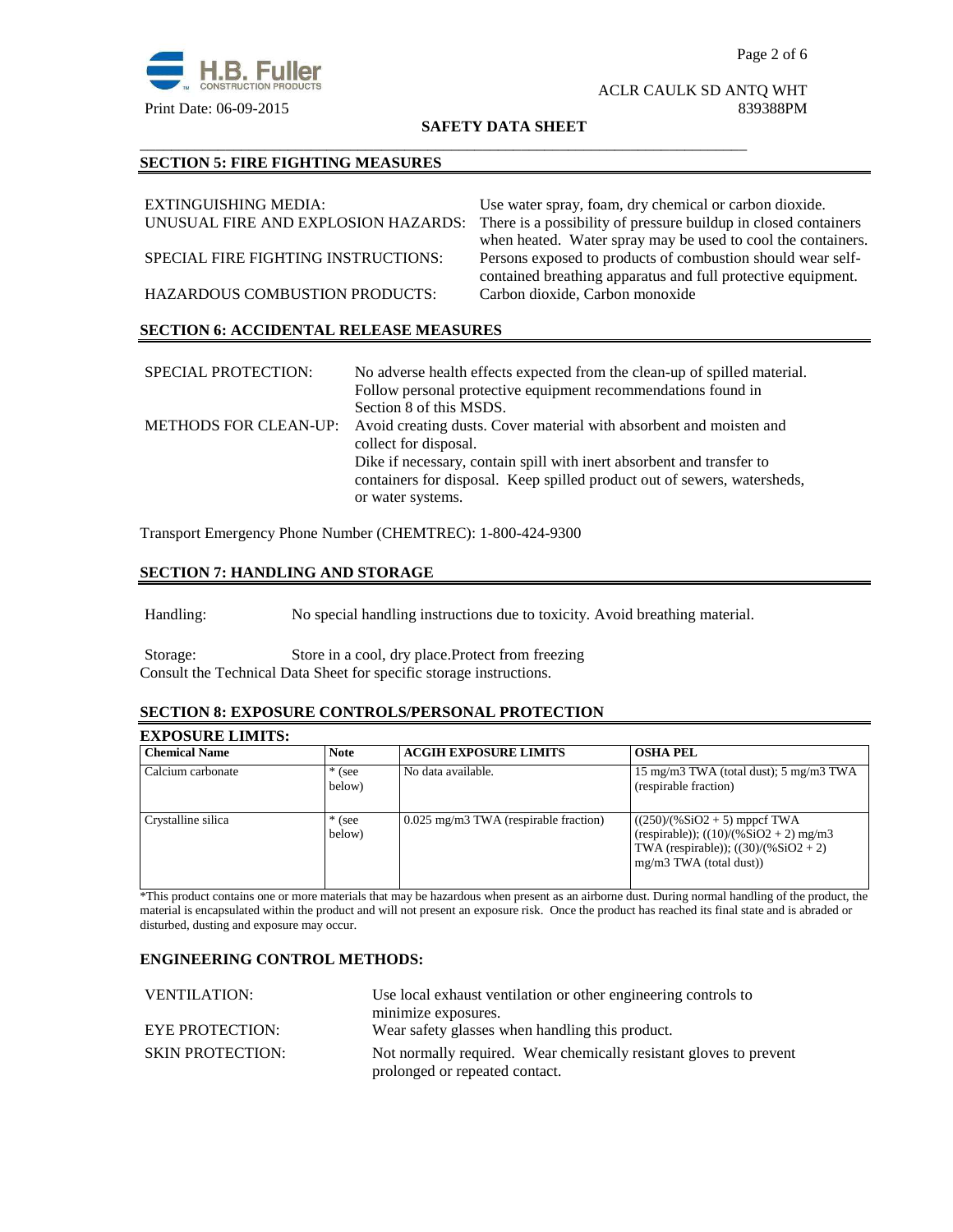Page 3 of 6



ACLR CAULK SD ANTQ WHT

# **SAFETY DATA SHEET**

| GLOVES:                        | Not normally required. Use nitrile gloves if conditions warrant.                                                                                                                                                                                                                                                                                                                                    |
|--------------------------------|-----------------------------------------------------------------------------------------------------------------------------------------------------------------------------------------------------------------------------------------------------------------------------------------------------------------------------------------------------------------------------------------------------|
| <b>RESPIRATORY PROTECTION:</b> | Respiratory protection may be required to avoid over exposure when<br>handling this product. Use a respirator if general room ventilation is<br>not available or sufficient to eliminate symptoms. NIOSH approved<br>air purifying respirator with dust/mist filter.<br>Respirators should be selected by and used following requirements<br>found in OSHA's respirator standard (29 CFR 1910.134). |

# **SECTION 9: PHYSICAL AND CHEMICAL PROPERTIES**

| PHYSICAL STATE:                                | Semi-solid                   |
|------------------------------------------------|------------------------------|
| COLOR:                                         | Off-white                    |
| ODOR:                                          | Neutral                      |
| <b>ODOR THRESHOLD:</b>                         | Not established              |
| $pH$ :                                         | 7.4                          |
| FREEZING/MELTING POINT (deg. C):               | Not established              |
| BOILING POINT (deg. C):                        | Not established              |
| <b>FLASH POINT:</b>                            | Non flammable                |
| EVAPORATION RATE:                              | Not established              |
| FLAMMABILITY:                                  | Not a flammable solid or gas |
| UPPER EXPLOSIVE LIMIT (% in air):              | Not established              |
| LOWER EXPLOSIVE LIMIT (% in air):              | Not established              |
| VAPOR PRESSURE (mm Hg):                        | Not established              |
| <b>VAPOR DENSITY:</b>                          | Not established              |
| WEIGHT PER GALLON (lbs.):                      | 13.25                        |
| <b>SPECIFIC GRAVITY:</b>                       | 1.590                        |
| <b>SOLUBILITY:</b>                             | Not established              |
| OCTANOL/WATER COEFFICIENT:                     | Not established              |
| <b>AUTOIGNITION TEMPERATURE:</b>               | Not established              |
| DECOMPOSITION TEMPERATURE:                     | Not established              |
| VISCOSITY:                                     | No data available.           |
| SOLIDS (% by weight):                          | 81.2                         |
| VOC, weight percent                            | 0.60                         |
| VOC, U.S. EPA Method 24, less water and exempt | 12g/liter of material        |
| solvents (theoretically determined)            |                              |

# **SECTION 10: STABILITY AND REACTIVITY**

| STABILITY:                                                        | Stable under normal conditions. |
|-------------------------------------------------------------------|---------------------------------|
| CHEMICAL INCOMPATIBILITY:                                         | Not established                 |
| HAZARDOUS POLYMERIZATION:                                         | Will not occur.                 |
| HAZARDOUS DECOMPOSITION PRODUCTS: Carbon monoxide, carbon dioxide |                                 |

# **SECTION 11: TOXICOLOGICAL INFORMATION**

| <b>Component Toxicity / Toxicology Data:</b> |                           |  |  |
|----------------------------------------------|---------------------------|--|--|
| <b>COMPONENT NAME</b>                        | <b>LD50/LC50</b>          |  |  |
| Calcium carbonate                            | ORAL LD50 RAT 6,450 MG/KG |  |  |
| Crystalline silica                           | ORAL LD50 RAT 500 MG/KG   |  |  |
| Water                                        | ORAL LD50 RAT > 90 ML/KG  |  |  |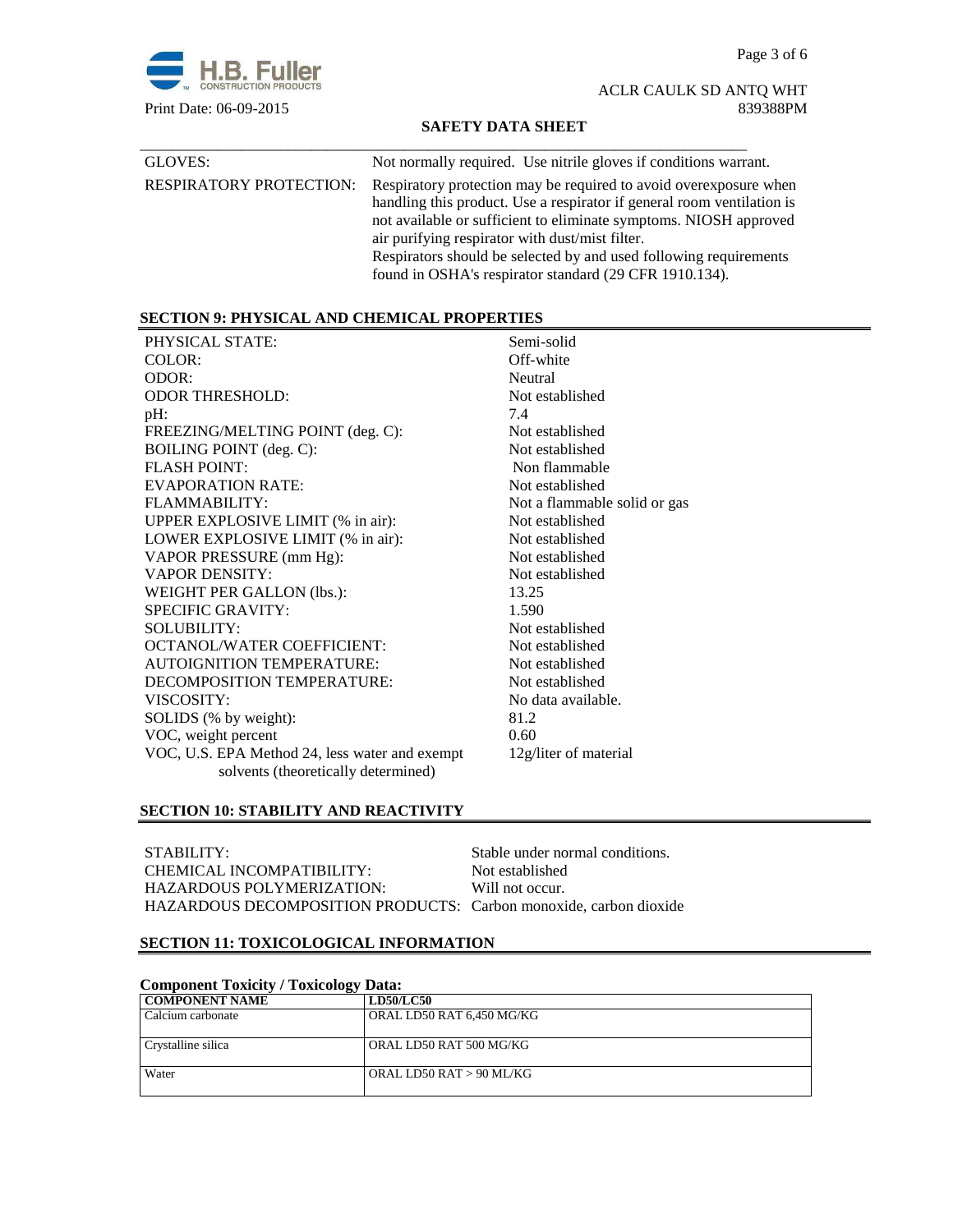

# ACLR CAULK SD ANTQ WHT Print Date: 06-09-2015 839388PM

## **SAFETY DATA SHEET**

## **This product is a mixture. Unless noted, the information below is based on components.**

\_\_\_\_\_\_\_\_\_\_\_\_\_\_\_\_\_\_\_\_\_\_\_\_\_\_\_\_\_\_\_\_\_\_\_\_\_\_\_\_\_\_\_\_\_\_\_\_\_\_\_\_\_\_\_\_\_\_\_\_\_\_\_\_\_\_\_\_\_\_\_\_\_\_\_\_\_\_

Skin corrosion / irritation: Can cause minor skin irritation, defatting, and dermatitis.

Serious eye damage / irritation :Can cause minor irritation, tearing and reddening.

Respiratory / skin sensitization: No data available.

Germ cell mutagenicity: No data available.

Carcinogenicity: Contains a material that may cause cancer.

Reproductive toxicity: No data available.

Specific target organ toxicity-single exposure:No data available.

Respiratory irritation / Narcotic effects: No data available.

Specific target organ toxicity-repeated exposure:No data available.

Target organs potentially affected by exposure: Lungs

Aspiration hazard: No data available.

Medical Conditions Aggravated by Exposure: Lung disease

# **SECTION 12: ECOLOGICAL INFORMATION**

OVERVIEW: No ecological information available for this product. MOBILITY: No data available. PERSISTENCE: No data available. BIOACCUMULATION: No data available.

**This product has not been tested for ecological effects. Relevant information for components is listed below:** 

| Component:         | <b>Ecotoxicity values:</b>       |
|--------------------|----------------------------------|
| No data available. | <b>Acute Toxicity (Fish):</b>    |
|                    | <b>Acute Toxicity (Daphnia):</b> |
|                    | <b>Acute Toxicity (Algae):</b>   |

## **SECTION 13: DISPOSAL CONSIDERATIONS**

To the best of our knowledge, this product does not meet the definition of hazardous waste under the U.S. EPA Hazardous Waste Regulations 40 CFR 261. Solidify and dispose of in an approved landfill. Consult state, local or provincial authorities for more restrictive requirements.

## **SECTION 14: TRANSPORT INFORMATION**

Consult Bill of Lading for transportation information.

| US DOT: | <b>NOT REGULATED</b> |
|---------|----------------------|
| IATA:   | <b>NOT REGULATED</b> |

## **SECTION 15: REGULATORY INFORMATION**

# **INVENTORY STATUS**

| U.S. EPA TSCA:     | This product is in compliance with the Toxic Substances Control Act's |  |
|--------------------|-----------------------------------------------------------------------|--|
|                    | Inventory requirements.                                               |  |
| CANADIAN CEPA DSL: | The components of this product are included on the DSL or are exempt  |  |
|                    | from DSL requirements.                                                |  |
| EUROPEAN REACH:    | As a result of the introduction of REACH into Europe, this product    |  |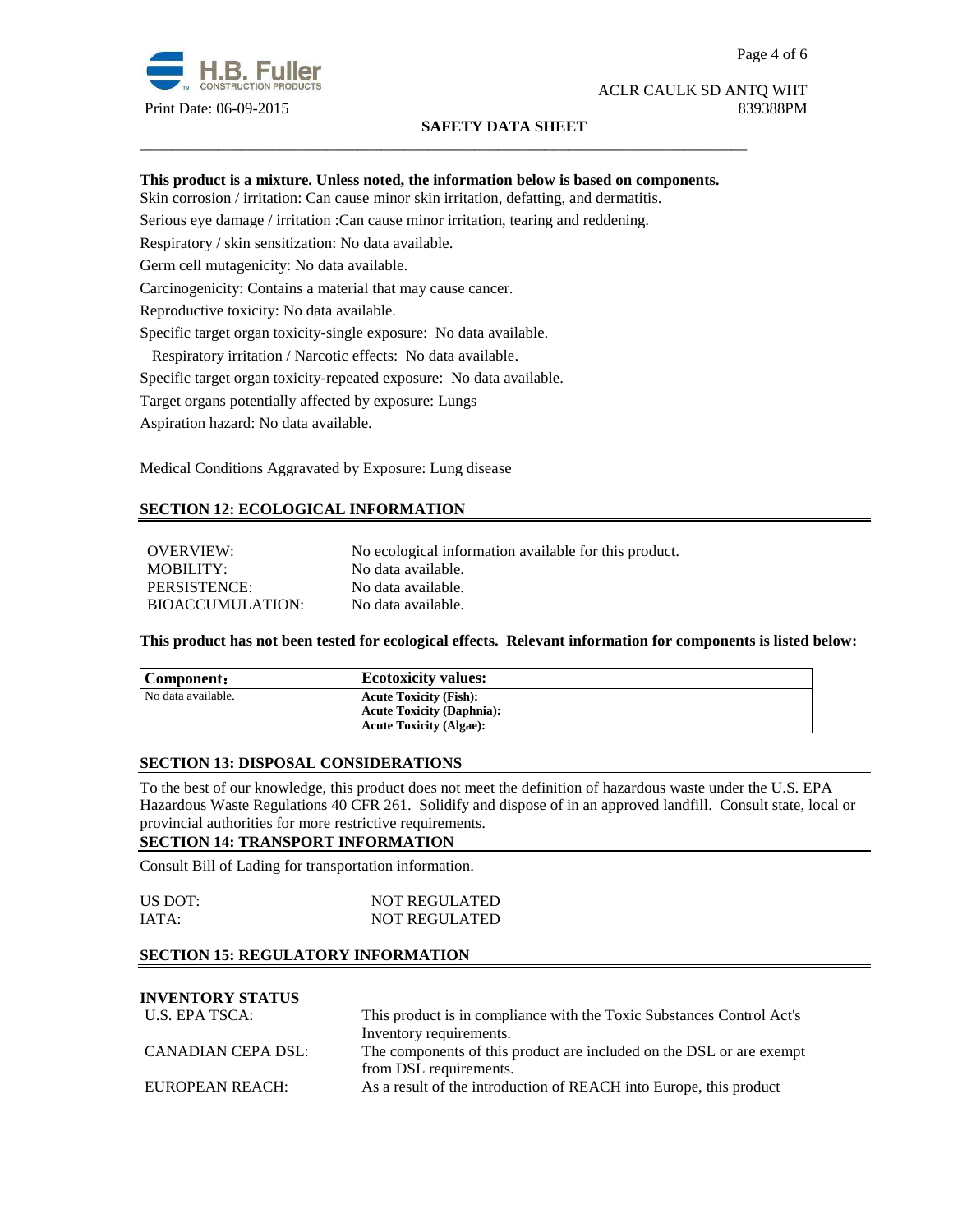

Page 5 of 6

#### ACLR CAULK SD ANTQ WHT Print Date: 06-09-2015 839388PM

## **SAFETY DATA SHEET**

cannot be imported into Europe unless the REACH requirements are met.

AUSTRALIA AICS: This product is in compliance with the Australian Inventory of Chemical Substances requirements.

If you need more information about the inventory status of this product call 651-236-5858.

\_\_\_\_\_\_\_\_\_\_\_\_\_\_\_\_\_\_\_\_\_\_\_\_\_\_\_\_\_\_\_\_\_\_\_\_\_\_\_\_\_\_\_\_\_\_\_\_\_\_\_\_\_\_\_\_\_\_\_\_\_\_\_\_\_\_\_\_\_\_\_\_\_\_\_\_\_\_

This product may contain chemical substances that are regulated for export by various government agencies (such as the Environmental Protection Agency, the Bureau of Industry and Security, or the Drug Enforcement Administration, among others). Before exporting this product from the USA or Canada, we recommend you contact us at reg.request@hbfuller.com to request an export review.

#### FEDERAL REPORTING

EPA SARA Title III Section 313

Unless listed below, this product does not contain toxic chemical(s) subject to the reporting requirements of section 313 of Title III of the Superfund Amendments and Reauthorization Act of 1986 (SARA) and 40 CFR part 372. EPA has advised that when a percentage range is listed the midpoint may be used to fulfill reporting obligations. **Chemical Name**  $\qquad \qquad$   $\qquad \qquad$   $\qquad \qquad$   $\qquad \qquad$   $\qquad \qquad$   $\qquad \qquad$   $\qquad \qquad$   $\qquad \qquad$   $\qquad \qquad$   $\qquad \qquad$   $\qquad \qquad$   $\qquad \qquad$   $\qquad \qquad$   $\qquad \qquad$   $\qquad \qquad$   $\qquad \qquad$   $\qquad \qquad$   $\qquad \qquad$   $\qquad \qquad$   $\qquad \qquad$   $\qquad \qquad$   $\qquad \qquad$   $\qquad \qquad$ 

#### STATE REPORTING

Proposition 65, The Safe Drinking Water and Toxic Enforcement Act of 1986:

Unless listed below, this product does not contain known levels of any chemical known to the State of California to cause cancer or reproductive harm.

| <b>Chemical Name/List</b> |                       | CAS           | Percent        |
|---------------------------|-----------------------|---------------|----------------|
| Ouartz                    | (Carcinogen)          | 14808-60-7    | $10 - 30$      |
| Titanium dioxide          | (Carcinogen)          | 13463-67-7    | $0.01 - 0.1$   |
| Carbon black              | (Carcinogen)          | 1333-86-4     | $0.001 - 0.01$ |
| Ethyl acrylate            | (Carcinogen)          | 140-88-5      | $< 10$ ppm     |
| Methanol                  | (Developmental toxin) | $67 - 56 - 1$ | $< 10$ ppm     |

# **Substances of Very High Concern (SVHC) Content:**

Unless listed below, this product does not contain SVHC's. tert-Octylphenol, ethoxylated

# **SECTION 16: OTHER INFORMATION**

SDS VERSION DATE: 06-09-2015

This Safety Data Sheet is prepared to comply with the United States Occupational Safety and Health Administration (OSHA) Hazard Communication Standard (29 CFR 1910.1200) and the Canadian Workplace Hazardous Materials Information System (WHMIS).

HMIS RATING: HEALTH -- 0 FLAMMABILITY -- 0 REACTIVITY -- 0 See SECTION 8: EXPOSURE CONTROLS/PERSONAL PROTECTION for personal protective equipment recommendations.

Prepared by: The Global Regulatory Department Phone: 651-236-5842

The information and recommendations set forth herein are believed to be accurate. Because some of the information is derived from information provided to H.B. Fuller Construction Products, Inc. from its suppliers, and because H.B. Fuller Construction Products, Inc. has no control over the conditions of handling and use, H.B. Fuller Construction Products, Inc. makes no warranty, expressed or implied, regarding the accuracy of the data or the results to be